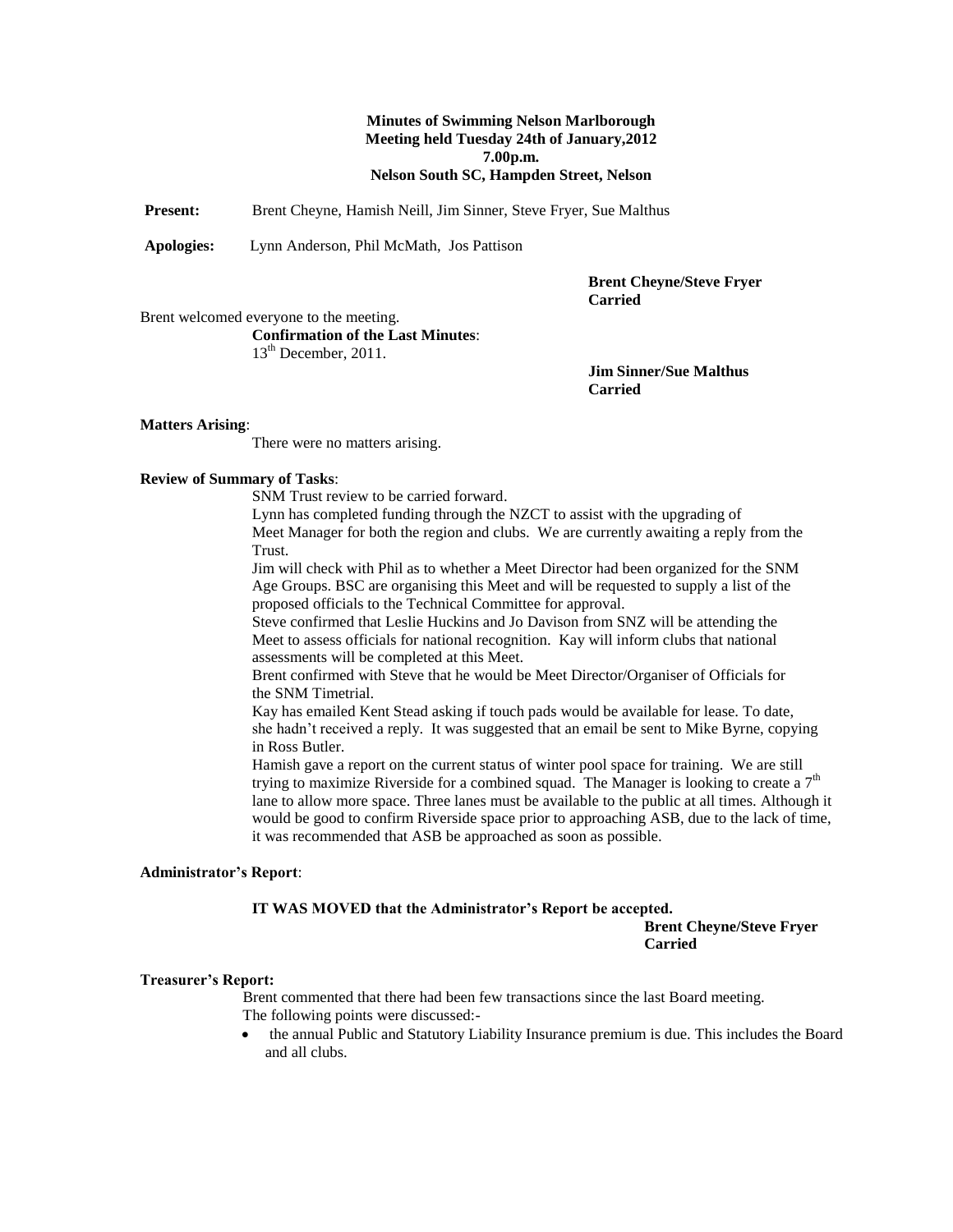### **IT WAS MOVED THAT THIS PREMIUM BE PAID AND THAT THE BOARD AND CLUBS CONTRIBUTE TO THIS IN THE SAME PROPORTIONS AS THE LAST TWO YEARS**

**Jim Sinner/Steve Fryer Carried** 

 It was also agreed that the invoice for the lastest order of medals be paid. This is covered by funding received from the Lion Foundation

# **Registrar's Report to Swimming Nelson Marlborough**

# **1. SNM Records**

The following SC times swum at the SNM Country & Town meet on 14 January are faster than existing SNM records. The LC times were swum by Sara Gane at the Victoria Age Group Champs in December. The previous record holder is shown in the last column.

| 50 Back    | SC  | 14 | F | 32.75   | Ellie Rukuwai       | Nelson South    | Caitlin Abbott 2010 Winter Meet  |
|------------|-----|----|---|---------|---------------------|-----------------|----------------------------------|
| 50 Breast  | SC  | 14 | F | 35.72   | Ellie Rukuwai       | Nelson South    | Standard                         |
| 50 Fly     | SC  | 15 | F | 30.96   | Skye Eden           | Nelson South    | Skye Eden NZ Short Course 2011   |
| 200 Free   | SC. | 15 | F | 2:12.64 | Grace Woodall       | Nelson South    | Amaka Gessler at 2006 NZ Springs |
| 200 Back   | SC. | 16 | F | 2:33.63 | Grace Woodall       | Nelson South    | Hannah Saunders 2002 Time Trial  |
| 100 Free   | SC. | 15 | М | 0:55.66 | <b>Fraser Neill</b> | <b>Nelson</b>   | Standard                         |
| 200 Free   | SC. | 15 | М | 2:05.16 | <b>Fraser Neill</b> | Nelson          | Standard                         |
| 200 I.M.   | SC. | 15 | М | 2:22.00 | <b>Fraser Neill</b> | <b>Nelson</b>   | Standard                         |
| 100 Breast | LC  | 13 | F | 1:16.97 | Sara Gane           | <b>Blenheim</b> | Ellie Rukuwai at NAGs 2011       |
| 200 Breast | LC  | 13 | F | 2:47.94 | Sara Gane           | <b>Blenheim</b> | Karen Ashcroft 1990              |
|            |     |    |   |         |                     |                 |                                  |

*I recommend* that the times listed above be confirmed as SNM records.

# **2. Software updates**

The license for our copy of Meet Manager expires on 28 January 2012. In order to run the Age Groups meet in February, we will either need to renew the license or run the meet using the Blenheim license, since they are hosting the meet. This creates some complications, since the meet has been set up using Meet Manager version 3, whereas BSC has MM 2.

Following the decision at the December Board meeting, Lynn Anderson submitted a grant application for software upgrades for all of the major clubs in the region. We are hoping for a decision by the end of January. It could be a bit tight getting ready for the Long Distance events on 4 February, but Nelson South has agreed to host these events using their license if necessary.

BSC is considering whether to upgrade if the grant application is not successful – the Board could facilitate this by agreeing that the cost could be deducted from the proceeds from the Age Groups meet, which we are sharing with BSC.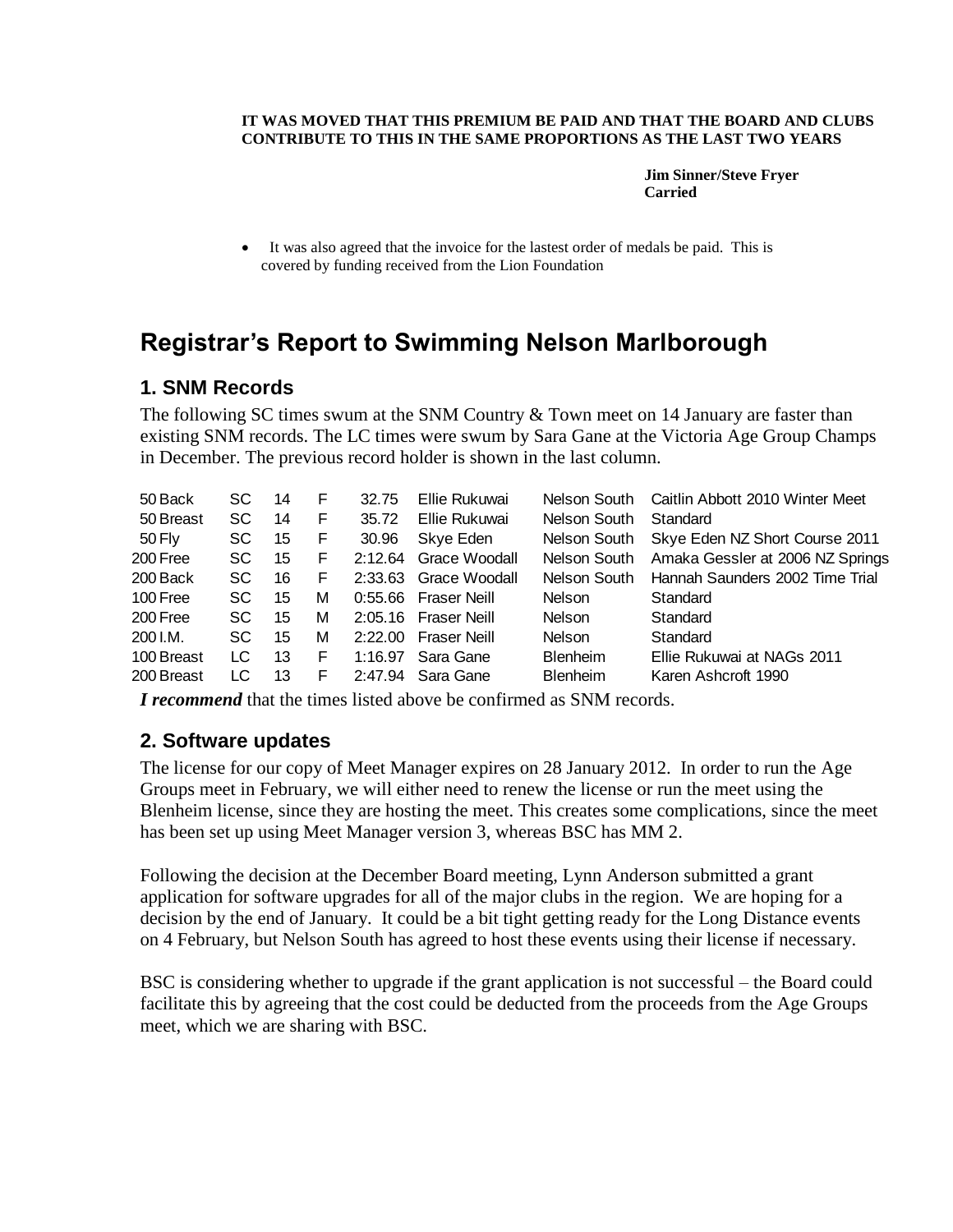# **3. SNM Country & Town Champs 2012**

The Country & Town Champs was hosted and run by Nelson South, and attracted 107 entries including several Upper Hutt swimmers. The meet went smoothly and everyone enjoyed the day. The visiting swimmers added to the competitive environment in a positive way, taking home a number of visitors' medals.

A question arose about whether the Crest Cup, awarded to the best country club at this meet, should be determined by simple total points or by total points divided by number of swimmers. The Constitution simply says the cup "*shall be awarded for the inter-club points competition at the Country and Town Clubs Championships. This is to be based on the system used for the J.R. Buchanan Cup*."

At this year's meet, Motueka was the top country club either way, but it would be useful to clarify what criteria the Board would prefer for future years.

This was discussed briefly and it was agreed to defer this until closer to the AGM. **IT WAS MOVED that the Registrar's Report be accepted.**

> **Jim Sinner/Brent Cheyne Carried**

**Publicity/Communications Report No report.**

### **Funding:**

The CCT have contacted Lynn to ask whether we would have any need for the unused funds returned to them. This was discussed.

> **IT WAS MOVED that we apply to the CCT for approval to spend the remaining funds of \$756.25 on medals for up and coming swimming meets.**

> > **Jim Sinner/Sue Malthus Carried**

**Technical/Coaching: No report.**

**Events: No report.**

### **General Business**:

### **SNM Timetrial**

Steve confirmed that the officials were all organized for this meet. Most swimmers taking part will be paying on the day. Brent will attend to collect entry fees. It was confirmed that Jim would set the meet up to use four lanes.

### **SNM Age Groups**

Jim is to contact BSC to ensure that planning is up-to-date and will notify the club that the list of officials will be presented to the Technical Committee of the Board for approval. Jim confirmed that the flier makes it clear that all entry fees are to be paid to SNM rather than BSC. **Review of SNZ**

Board members discussed the key points that should be included in the region's submission to the Working Group. This submission is due by February 10<sup>th</sup>. Key points were noted down for a draft to be completed in the next two days ready for a discussion with our clubs. This meeting is to be held on February 1<sup>st</sup> – 7.00p.m. – Nelson Sth Club Rooms, Hampden Street, Nelson.

**Meeting closed at 8.45p.m Date of next meeting to be advised.**